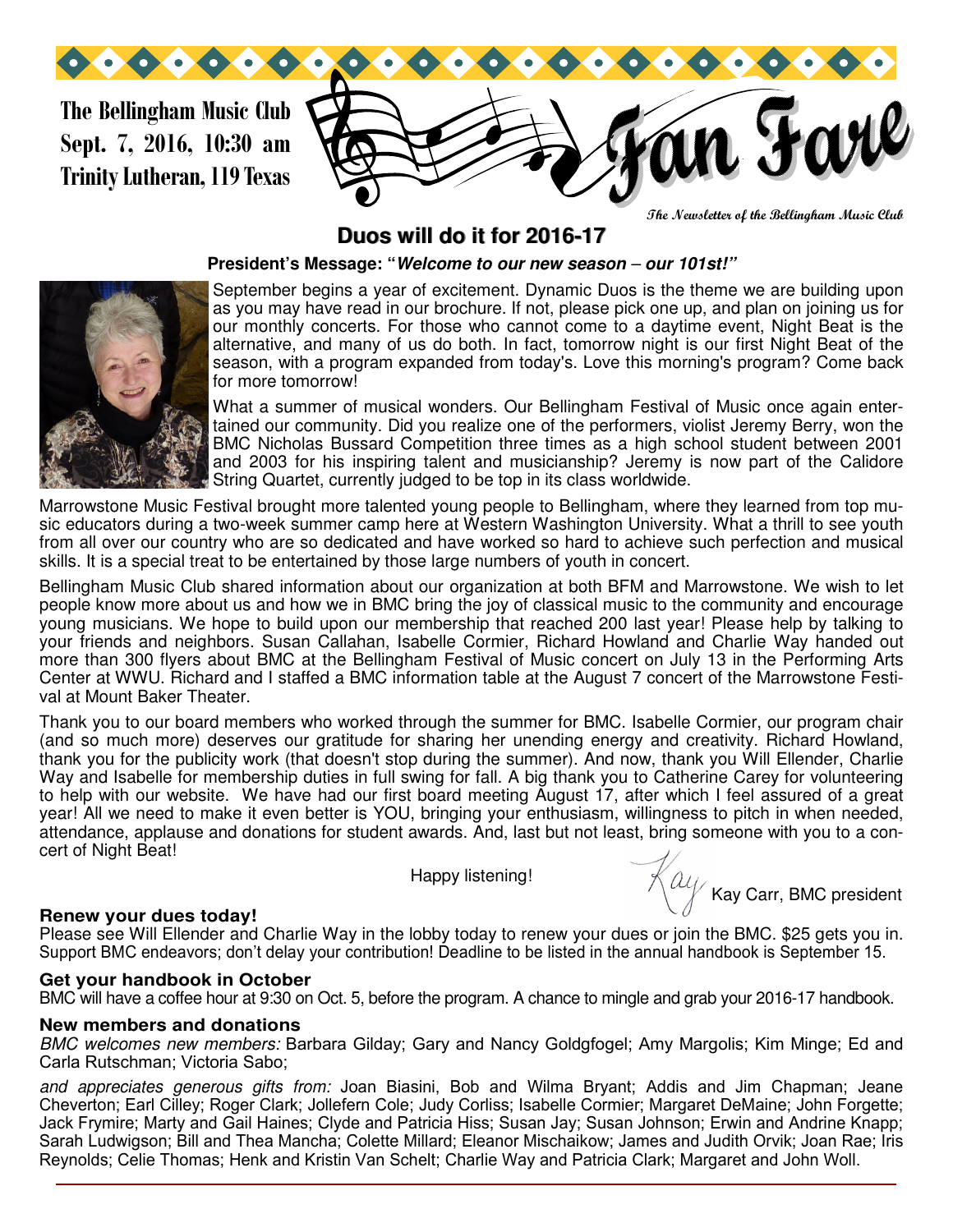

## **WSO hires executive director**

Whatcom Symphony Orchestra has a new executive director: Gail Ridenour. Originally from Omak, Wash., Gail has taught in elementary school and played oboe for the Whatcom Orchestra for a year. She will succeed Thom Mayes as executive director.

# **Upcoming events**

#### **Next month at BMC: "Broadway takes on Politics"**



Musical comedy and political satire are running-mates in this cabaret-style songfest skewering the American election system. Musical director Scott Henderson and veteran performers Martha Benedict, Martin Bray, Paul Henderson, Akilah Williams and Jenny Woods romp through settings such as a political fundraiser, a talk show, a rally, a press conference, a debate and, of course, in court. The songs and scenes come from 30 classic and obscure Broadway shows including "Hello Dolly," "Lil Abner," "Barnum," "Call Me Madam," "Fiorello," "Mr. President," "Mary Poppins," "1776" and others. It's high political humor just when we'll need it most.

The Bellingham Music Club present highlights on **Wednesday morning, Oct. 5**, **10:30,** free and open to the public, at Trinity Lutheran Church. Full-length show on **Night Beat** at The Firehouse Performing Arts Center, on **Oct. 6 and 7 at 7:30 p.m., and Oct. 8, at 3:00 and 7:30 p.m**. Individual tickets are \$20 and available today, at Village Books and online on Brown Paper Tickets. Also available as part of the Night Beat 6-concert series (\$60).

Get your "coffee music fix" with *Opera Latte* when Opera Popolare presents **Pergolesi's La Serva Padrona and Bach's Coffee Cantata,** two short comic operatic works from the Baroque period, at **7:30 p.m. Sept. 9 and 10, and 3 p.m. Sept. 10 and 11 in the Walton Theater at Mount Baker Theater** in Bellingham. Tickets are \$15 at the Mount Baker Theater box office. Details: www.operapopolare.com.

Celebrate the Whatcom Museum's 75<sup>th</sup> anniversary year with a **special cello concert performance by internationally-renowned English cellist Colin Carr, Monday, September 19, 7-9 p.m. (doors open at 6 p.m.) in the Rotunda Room of Old City Hall**, 121 Prospect Street. The museum partners with the Bellingham Music Club and the Bellingham Festival of Music and as well as generous members of the community, to bring one of the premier cellists in the world. Carr performs in cello festivals all over the globe (Amsterdam, Los Angeles, Winnipeg), as well as concertizing in Europe, Asia, Canada, and the US. He teaches at Stony Brook University and teaches master classes at Banff, among many other places. This will be his first performance in Bellingham—a wonderful opportunity to experience world-class music in our own backyard!

Carr will perform solo cello suites by Johann Sebastian Bach and Benjamin Britten. Tickets for this concert are \$20 and are available on BrownPaperTickets.com and at the museum. For more information, please call Whatcom Museum at 778-8930.



**Whatcom Symphony Orchestra** will present an all-Tchaikovsky program, featuring 20-year-old violinist Simone Porter, at **3 p.m. Oct. 16 at Mount Baker Theater**. On the program will be: *Concerto for Violin in D major, Op. 35*, and *Symphony No. 4 in F minor, Op. 36*. Tickets are \$49, \$43 or \$33. Take a teenager free. For more information, call (360) 734-6080.

*Contact newsletter editors: Barbara Hudson at barbi0101@yahoo.com; Richard Howland at rsnyhowl@q.com. Our mailing address is Bellingham Music Club, P.O. Box 197, Bellingham WA 98227-1093.*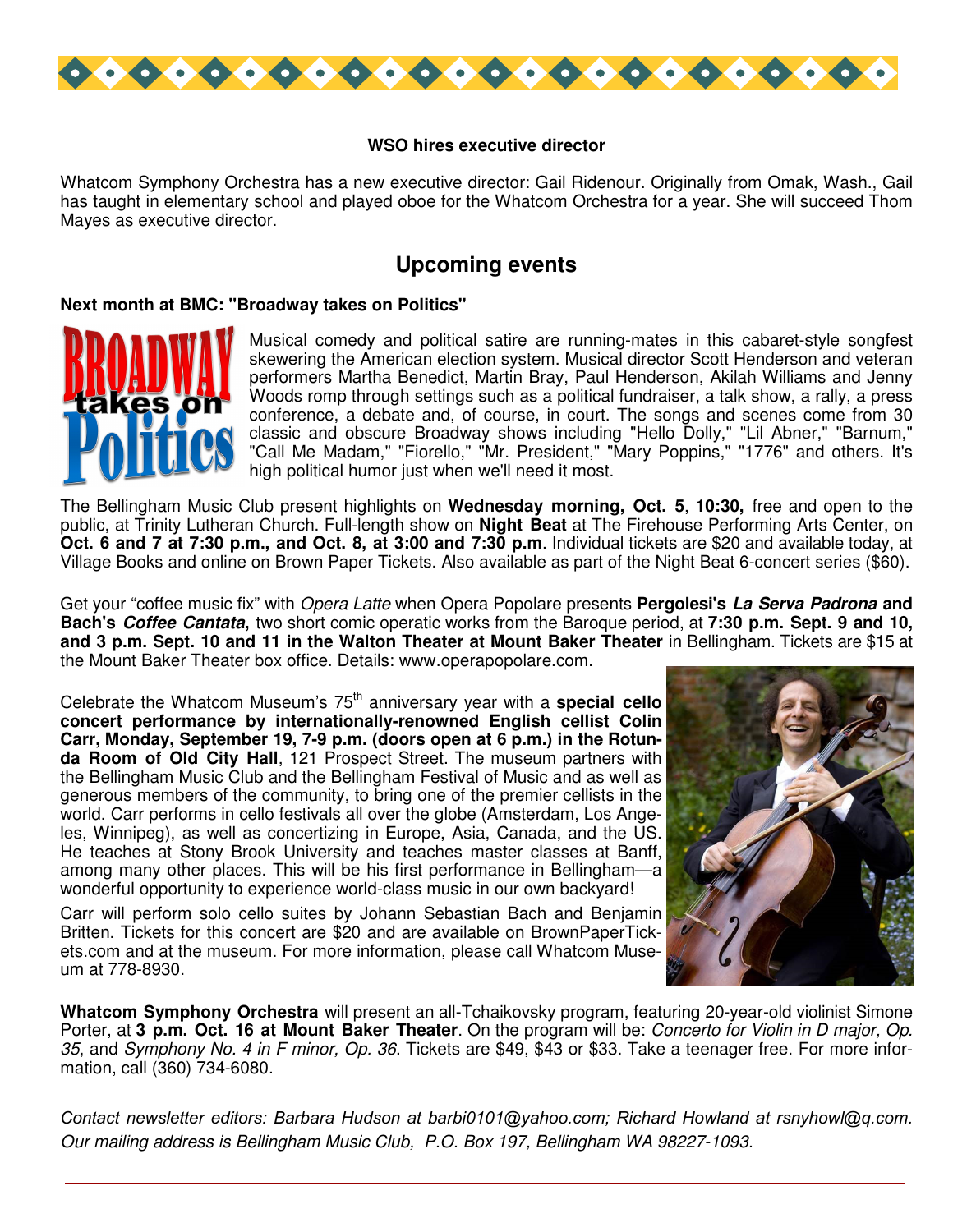

# Jim and Addis Chapman present

# **Rags to Riches Looking Back to the Golden Age of the Xylophone**

# **Patrick Roulet, xylophone Rachel Roulet, piano**

Program

Belle of the Cakewalk March (1897) Lawrence B. O'Connor

Maple Leaf Rag (1899) Scott Joplin (1868-1917)

Bethena (1905) Scott Joplin

Golden Age of the Xylophone (1983) The Marken Larent Ployd Werle and

Promenade (1937) George Gershwin

Back Talk (1936) **Harry Breuer** Harry Breuer

Nola (1915) Felix Arndt (1889-1918)

Randall Eyles

 Valse Brillante (1936) George Hamilton Green (1893-1970)

(1898-1937)

(1901-1989)

Night Beat returns to the Firehouse **Thursday, September 8, 7:30 p.m.**, with the Roulets performing an expanded program. \$15 tickets available today in the lobby, at Village Books and at the door before the concert if not sold out. Why not attend the whole Night Beat series? 6 concerts for \$60. See Isabelle Cormier this morning.